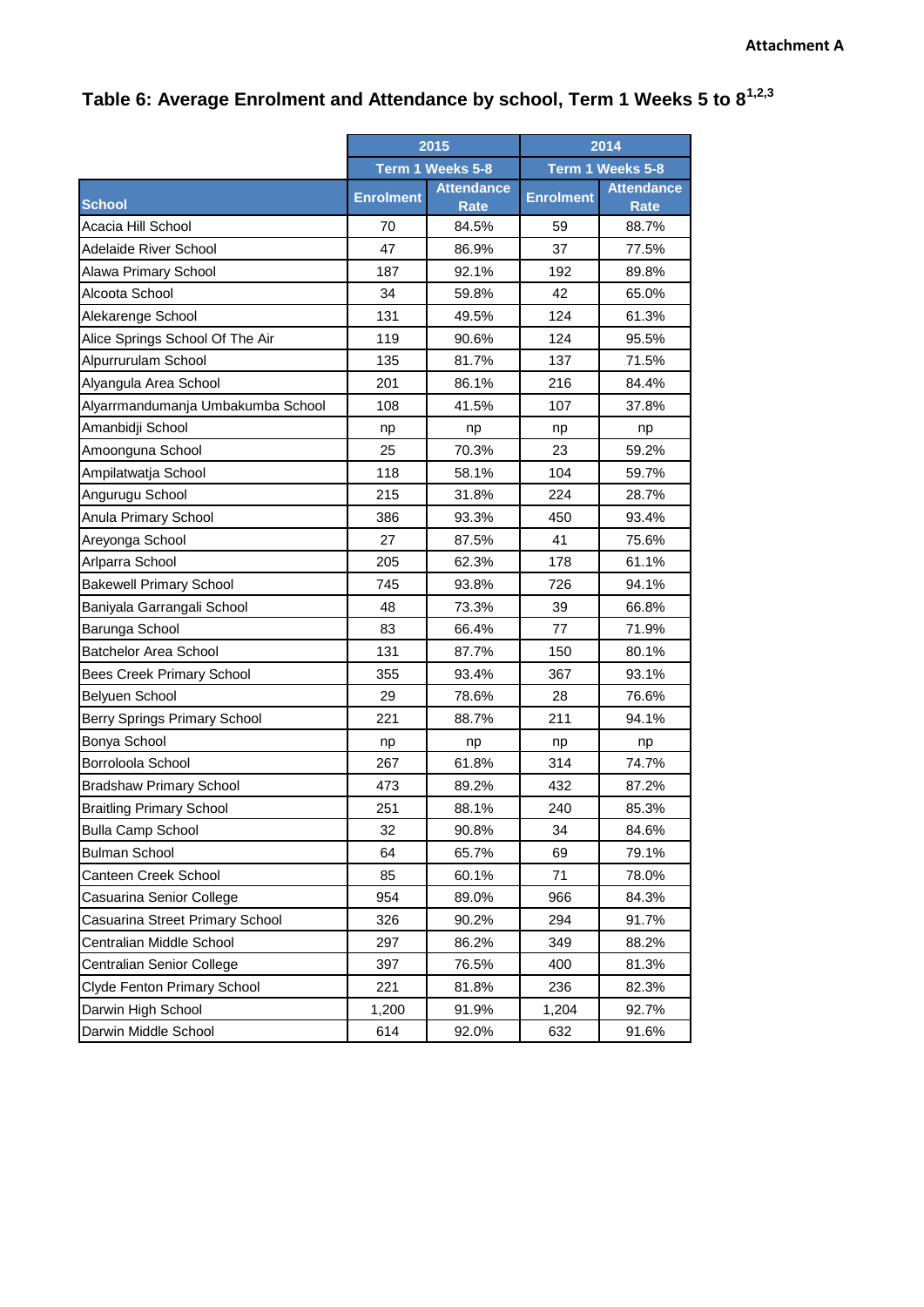## **Attachment A**

| Docker River School            | 41  | 45.5% | 28  | 43.4%  |
|--------------------------------|-----|-------|-----|--------|
| Douglas Daly School            | np  | np    | np  | np     |
| Dripstone Middle School        | 570 | 91.8% | 601 | 91.3%  |
| <b>Driver Primary School</b>   | 467 | 90.7% | 479 | 92.4%  |
| Dundee Beach School            | 35  | 87.8% | 16  | 91.0%  |
| <b>Durack Primary School</b>   | 389 | 92.0% | 361 | 93.2%  |
| <b>Elliott School</b>          | 92  | 80.9% | 72  | 79.9%  |
| Epenarra School                | 66  | 54.5% | 74  | 70.5%  |
| <b>Finke School</b>            | 38  | 69.2% | 41  | 43.5%  |
| Gapuwiyak School               | 315 | 40.4% | 244 | 70.6%  |
| Gillen Primary School          | 269 | 88.4% | 274 | 87.4%  |
| Girraween Primary School       | 460 | 93.1% | 429 | 92.8%  |
| <b>Gray Primary School</b>     | 338 | 90.5% | 324 | 88.2%  |
| Gunbalanya School              | 323 | 59.8% | 317 | 66.6%  |
| <b>Haasts Bluff School</b>     | 35  | 64.8% | 37  | 73.6%  |
| Harts Range School             | 66  | 61.2% | 87  | 61.5%  |
| Henbury School                 | 101 | 85.0% | 95  | 88.5%  |
| Howard Springs Primary School  | 241 | 88.1% | 249 | 90.4%  |
| Humpty Doo Primary School      | 394 | 87.7% | 391 | 90.9%  |
| Imanpa School                  | 23  | 73.1% | 28  | 71.1%  |
| Jabiru Area School             | 259 | 83.8% | 285 | 75.3%  |
| Jilkminggan School             | 94  | 68.4% | 91  | 66.1%  |
| Jingili Primary School         | 330 | 92.7% | 329 | 90.9%  |
| Kalkaringi School              | 155 | 70.3% | 160 | 66.3%  |
| Karama Primary School          | 226 | 89.1% | 232 | 86.6%  |
| Katherine High School          | 627 | 80.9% | 645 | 82.2%  |
| Katherine School Of The Air    | 202 | 86.1% | 229 | 100.0% |
| Katherine South Primary School | 388 | 87.9% | 393 | 85.3%  |
| Kiana School                   | 15  | 50.2% | 13  | 83.1%  |
| Kintore Street School          | 27  | 85.0% | 26  | 80.0%  |
| Lajamanu School                | 226 | 59.1% | 224 | 59.3%  |
| Laramba School                 | 68  | 76.6% | 73  | 67.0%  |
| Larapinta Primary School       | 287 | 92.2% | 273 | 90.2%  |
| Larrakeyah Primary School      | 367 | 93.6% | 374 | 91.9%  |
| Leanyer Primary School         | 540 | 95.1% | 514 | 90.8%  |
| Ludmilla Primary School        | 114 | 90.0% | 156 | 89.9%  |
| MacFarlane Primary School      | 210 | 84.9% | 202 | 84.6%  |
| Malak Primary School           | 253 | 88.9% | 273 | 88.4%  |
| Mamaruni School                | 48  | 47.2% | 66  | 57.1%  |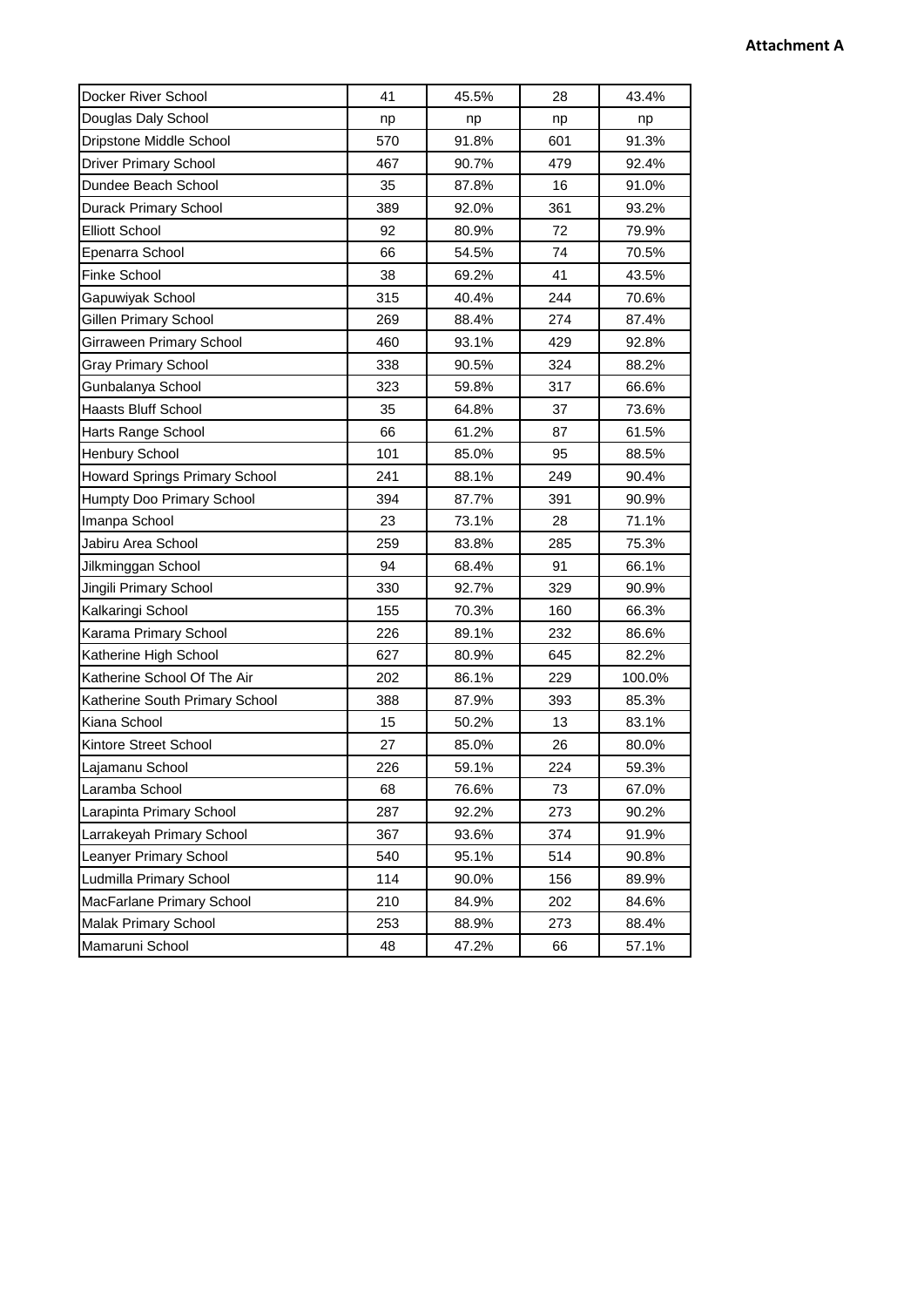## **Attachment A**

| Maningrida College                       | 698 | 59.0%  | 747 | 61.1%  |
|------------------------------------------|-----|--------|-----|--------|
| Manunda Terrace Primary School           | 200 | 86.8%  | 214 | 90.9%  |
| Manyallaluk School                       | 23  | 73.6%  | 19  | 73.8%  |
| Mataranka School                         | 40  | 93.0%  | 51  | 88.7%  |
| Mbunghara School                         | np  | np     | np  | np     |
| Middle Point School                      | 21  | 88.9%  | 23  | 87.6%  |
| Milikapiti School                        | 76  | 82.1%  | 84  | 86.1%  |
| Milingimbi School                        | 353 | 44.1%  | 373 | 53.5%  |
| Millner Primary School                   | 177 | 85.8%  | 208 | 87.8%  |
| Milyakburra School                       | 43  | 60.5%  | 43  | 52.3%  |
| Minyerri School                          | 164 | 82.7%  | 199 | 77.3%  |
| Moil Primary School                      | 251 | 89.9%  | 310 | 89.4%  |
| Moulden Primary School                   | 362 | 86.5%  | 369 | 85.1%  |
| Mount Allan School                       | 79  | 61.9%  | 77  | 66.9%  |
| Mulga Bore School                        | 33  | 59.3%  | 27  | 46.3%  |
| Murray Downs School                      | 24  | 67.0%  | 36  | 79.9%  |
| Mutitjulu School                         | 39  | 49.7%  | 55  | 68.0%  |
| Nakara Primary School                    | 522 | 93.8%  | 536 | 93.6%  |
| Nemarluk School                          | 146 | 88.1%  | 142 | 89.3%  |
| <b>Neutral Junction School</b>           | 33  | 57.7%  | 21  | 47.5%  |
| Newcastle Waters School                  | np  | np     | np  | np     |
| Nganambala School                        | 26  | 95.5%  | 20  | 91.0%  |
| Nganmarriyanga School                    | 114 | 75.3%  | 103 | 81.8%  |
| Ngukurr School                           | 327 | 73.8%  | 311 | 70.3%  |
| Nhulunbuy High School                    | 184 | 86.5%  | 246 | 87.8%  |
| Nhulunbuy Primary School                 | 412 | 86.7%  | 570 | 89.3%  |
| Nightcliff Middle School                 | 276 | 88.4%  | 270 | 88.9%  |
| <b>Nightcliff Primary School</b>         | 514 | 92.8%  | 483 | 91.8%  |
| Northern Territory Open Education Centre | 382 | 100.0% | 562 | 100.0% |
| Ntaria School                            | 198 | 63.6%  | 213 | 58.3%  |
| Numbulwar School                         | 150 | 60.3%  | 152 | 54.5%  |
| Nyirripi School                          | 29  | 67.2%  | 35  | 40.2%  |
| Palmerston Senior College                | 495 | 84.6%  | 477 | 82.0%  |
| Papunya School                           | 121 | 57.1%  | 111 | 57.1%  |
| Parap Primary School                     | 508 | 93.4%  | 497 | 93.4%  |
| Peppimenarti School                      | 34  | 91.9%  | 37  | 93.0%  |
| Pigeon Hole School                       | 17  | 95.0%  | 31  | 91.8%  |
| Pine Creek School                        | 41  | 81.6%  | 35  | 83.3%  |
| Pularumpi School                         | 76  | 76.9%  | 77  | 80.7%  |